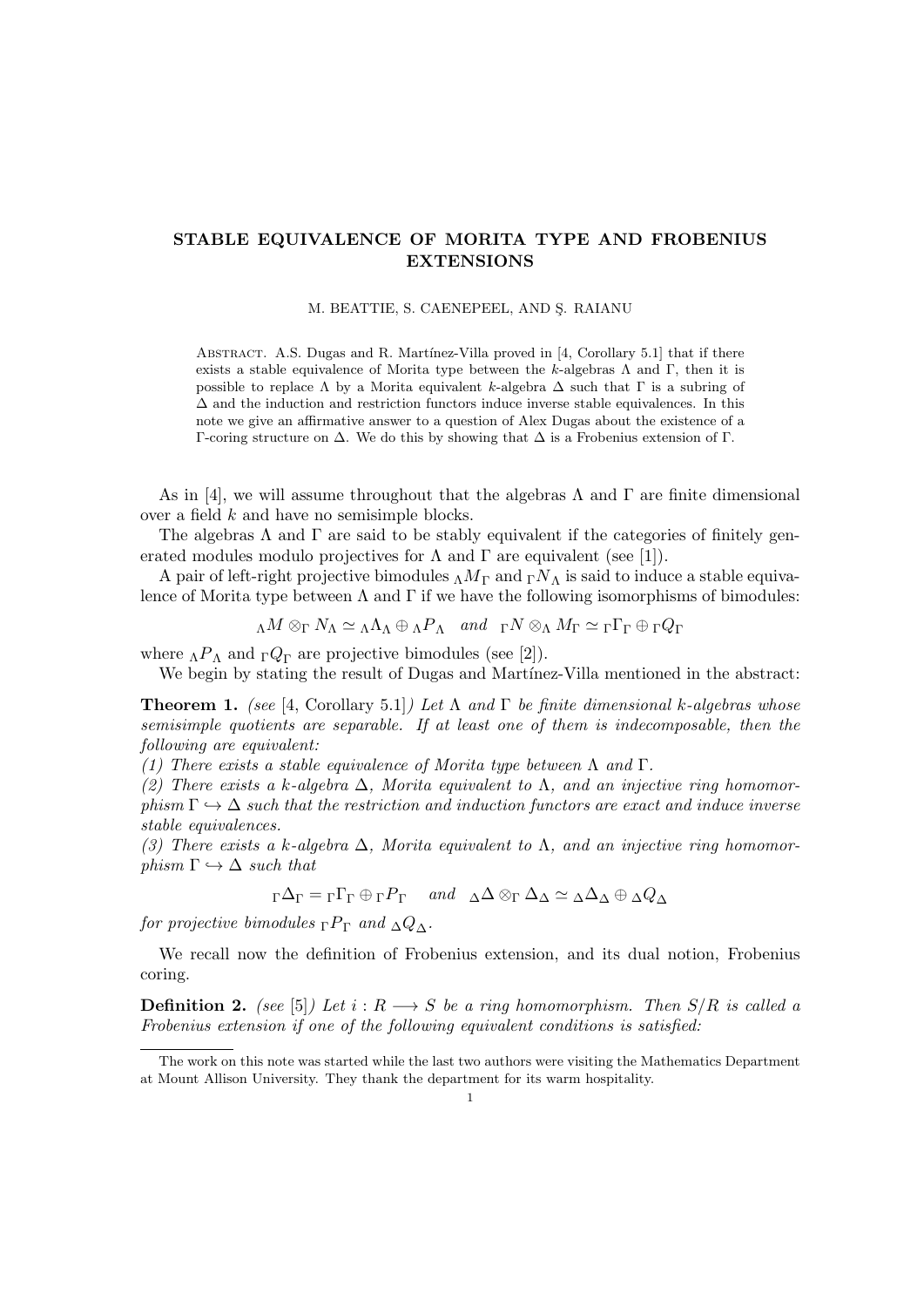- (1) S is finitely generated and projective as a right R-module and  $Hom_R(S, R)$  and S are isomorphic as  $(R, S)$ -bimodules;
- (2) there exists a Frobenius system  $(e, \varepsilon)$ , consisting of

$$
e = e1 \otimes e2 \in (S \otimes_R S)S = \{e1 \otimes e2 \in S \otimes_R S \mid se1 \otimes e2 = e1 \otimes e2s, \forall s \in S\}
$$
  
and  $\varepsilon : S \to R$  an R-bimodule map such that  $\varepsilon(e1)e2 = e1\varepsilon(e2) = 1$ .

For the proof of the equivalence of the two conditions, see for example [3, Theorem 28].

**Definition 3.** (see [7]) If R is a ring, a coring is a comonoid in the monoidal category of R-bimodules. So a coring consists of an R-bimodule C, together with a coassociative comultiplication  $C \longrightarrow C \otimes_R C$  and counit  $C \longrightarrow R$  which are both R-bimodule maps. C is called a Frobenius R-coring if there exists a Frobenius system  $(\theta, 1)$ , consisting of an element  $1 \in C$  and an R-bimodule map  $\theta: C \otimes_R C \rightarrow R$  satisfying the conditions

$$
c_{(1)}\theta(c_{(2)}\otimes d) = \theta(c\otimes d_{(1)})d_{(2)}
$$
 and  $\theta(c\otimes 1) = \theta(1\otimes c) = \varepsilon(c)$ .

Let  $(S, m, 1, e, \varepsilon)$  be a Frobenius extension of R, and consider  $\Delta : S \to S \otimes_R S$ ,  $\Delta(s) = se = es$ . An easy verification shows that  $(S, \Delta, \varepsilon, \theta = \varepsilon \circ m, 1)$  is a Frobenius coring.

Conversely, if  $(C, \Delta, \varepsilon, \theta, 1)$  is a Frobenius R-coring, then  $(C, m, 1, \Delta(1), \varepsilon)$  is a Frobenius extension. Here  $m: C \otimes_R C \to C$ ,  $m(c \otimes d) = c_{(1)} \theta(c_{(2)} \otimes d) = \theta(c \otimes d_{(1)})d_{(2)}$ .

These two assertions basically tell us that Frobenius extension structures on an R-bimodule M correspond bijectively to Frobenius R-coring structures on M.

Let S be a Frobenius extension. Then the categories  $M_S$  and  $M^S$  are isomorphic: on a right S-module, we define a right S-coaction by  $\rho(m) = me^1 \otimes e^2$ . On a right S-comodule, we define a right S-action  $ms = m_{[0]}\varepsilon(m_{[1]}s)$ .

The restriction functor  $G : \mathcal{M}_S \to \mathcal{M}_R$  has a left adjoint, the induction functor F; the forgetful functor  $\mathcal{M}_S \to \mathcal{M}_R$  has a right adjoint. These functors are compatible with the above isomorphism. This implies that  $G$  is at the same time a left and a right adjoint of F.

**Definition 4.** (see [6] or [3, p.91]) Let  $F : C \longrightarrow D$  be a covariant functor. If there exists a functor  $G: \mathcal{D} \longrightarrow \mathcal{C}$  which is at the same time a right and a left adjoint of F, then we call F a Frobenius functor, and we say that  $(F, G)$  is a Frobenius pair for C and D.

**Remark 5.** (see [5] or [3, Theorem 28, p.103]) Let  $i : R \longrightarrow S$  be a ring homomorphism, F the induction functor and G the restriction functor. If  $S/R$  is a Frobenius extension, then we have seen above that  $(F, G)$  is a Frobenius pair; in fact, it can be shown that the converse also holds:  $(F, G)$  is a Frobenius pair if and only if  $S/R$  is a Frobenius extension.

We can now state and prove our result. Assertion (3) gives an affirmative answer to a question asked by Alex Dugas.

**Theorem 6.** Let  $\Lambda$  and  $\Gamma$  be finite dimensional k-algebras whose semisimple quotients are separable. Assume that at least one of them is indecomposable, and that there exists a stable equivalence of Morita type between  $\Lambda$  and  $\Gamma$ . Then the following assertions hold: (1) There exists a k-algebra  $\Delta$ , Morita equivalent to  $\Lambda$ , and an injective ring homomorphism  $\Gamma \hookrightarrow \Delta$  such that the restriction and induction functors are a Frobenius pair.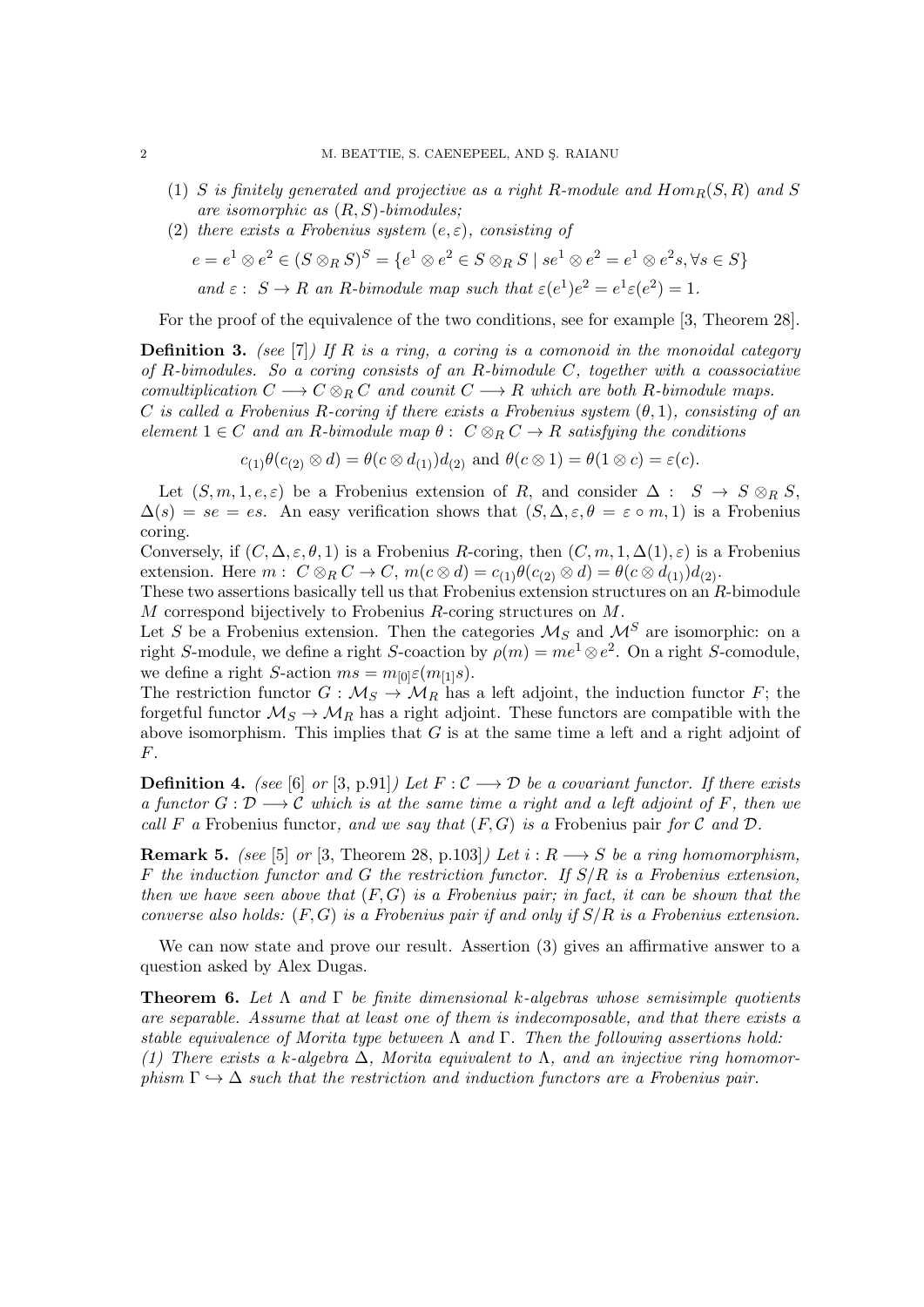(3) There exists a k-algebra  $\Delta$ , Morita equivalent to  $\Lambda$ , and an injective ring homomorphism  $\Gamma \hookrightarrow \Delta$  such that

$$
{}_{\Gamma}\Delta_{\Gamma} = {}_{\Gamma}\Gamma_{\Gamma} \oplus {}_{\Gamma}P_{\Gamma} \quad and \quad \Delta\Delta \otimes_{\Gamma} \Delta_{\Delta} \simeq {}_{\Delta}\Delta_{\Delta} \oplus {}_{\Delta}Q_{\Delta}
$$

for projective bimodules  $\Gamma P_{\Gamma}$  and  $\Delta Q_{\Delta}$ , and  $\Delta$  is a Frobenius Γ-coring with comultiplication given by the injection of  $\Delta\Delta_{\Delta}$  into  $\Delta\Delta\otimes_{\Gamma}\Delta_{\Delta}$ , and counit given by the projection of <sup>Γ</sup>∆<sup>Γ</sup> onto <sup>Γ</sup>ΓΓ.

*Proof.* (1) Suppose  $\Lambda M_{\Gamma}$  and  $\Gamma N_{\Delta}$  are indecomposable bimodules that induce a stable equivalence of Morita type. Let  $\Delta = End_{\Lambda}(M)$ . By the proof of  $(1) \Rightarrow (2)$  of [4, Corollary 5.1], we have that

$$
Res_{\Gamma}^{\Delta} \simeq (- \otimes_{\Lambda} M_{\Gamma}) \circ Hom_{\Delta}(M, -)
$$

and

$$
Ind_{\Gamma}^{\Delta} \simeq (- \otimes_{\Lambda} M_{\Delta}) \circ (- \otimes_{\Gamma} N_{\Lambda}).
$$

Now  $-\otimes_{\Lambda} M_{\Gamma}$  is a right and left adjoint of  $-\otimes_{\Gamma} N_{\Lambda}$  by [4, Corollary 3.1,(2)], and  $Hom_{\Delta}(M, -)$  is a right and left adjoint of  $-\otimes_{\Lambda} M_{\Delta}$  because they are inverse equivalences, so  $Res_{\Gamma}^{\Delta}$  is a right and left adjoint of  $Ind_{\Gamma}^{\Delta}$ .

(2) follows from (1) and Remark 5.

(3) follows immediately from the above observation that a Frobenius extension is also a Frobenius coring.

## **REFERENCES**

- [1] M. Auslander, I. Reiten, Stable equivalences of artin algebras, Proc. Conf. on Orders, Group Rings and Related Topics, Lecture Notes in Math., vol 353, Springer-Verlag, New York, 1973.
- [2] M. Broué, Equivalences of blocks of group algebras, in:Finite Dimensional Algebras and related Topics, Kluwer, 1994, 1-26.
- [3] S. Caenepeel, G. Militaru, S. Zhu, Frobenius and separable functors for generalized module categories and nonlinear equations Lecture Notes in Mathematics 1787 Springer-Verlag, Berlin, 2002.
- [4] A.S. Dugas, R. Martínez-Villa, A note on stable equivalences of Morita type, J. Pure Appl. Algebra 208 (2007), no. 2, 421-433.
- [5] F. Kasch, Projektive Frobenius-Erweiterungen, S.-B. Heidelberger Akad. Wiss.(Math.-Nat. Kl.) 61 (1961), 89-109.
- [6] K. Morita, Adjoint pairs of functors and Frobenius extensions, Sci. Rep. Tokyo Kyoiku Daigaku (Sect. A) 9 (1965), 40-71.